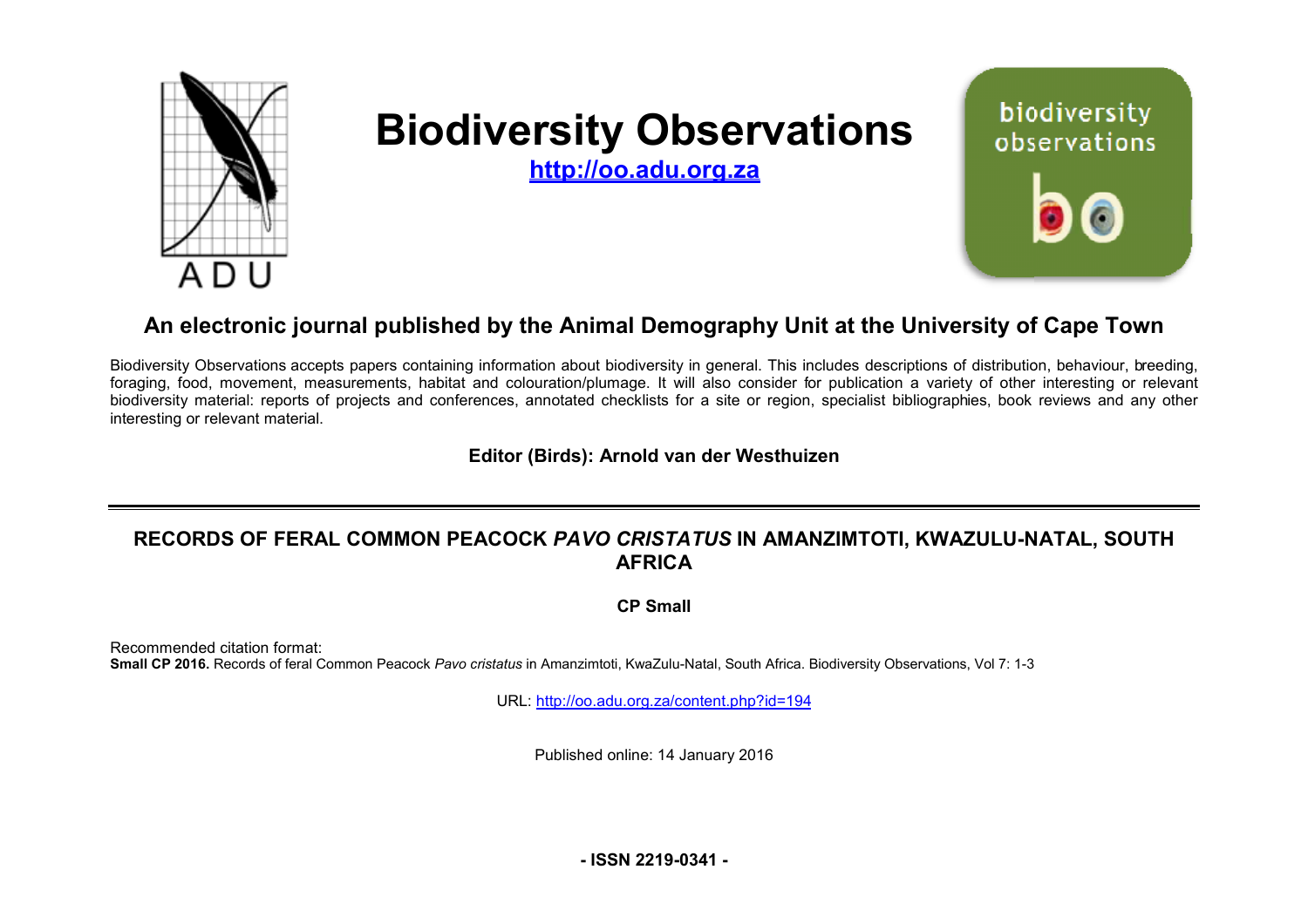#### **RECORDS OF FERAL COMMON PEACOCK OCK** *PAVO CRISTATUS* **IN AMANZIMTOTI, KWAZULU KWAZULU-NATAL, SOUTH AFRICA**

*CP Small\**

Department of Nature Conservation, Mangosuthu University of Technology, PO Box 12363, Jacobs 4026. South Africa

\* Corresponding author: [peters@mut.ac.za](mailto:peters@mut.ac.za)

The first paper in Volume 1 of Ornithological Observations (Leshoro The first paper in Volume 1 of Ornithological Observations (Leshoro et al 2010) describes observations of the population of Common Peacocks on Robben Island in Table Bay, South Africa. The authors cite the authoritative Roberts Birds of southern Africa (Hockey et al 2005) claiming the feral Common Peacock *Pavo cristatus* population on Robben Island, Table Bay, South Africa as being " "the only selfsustaining population" of this species "on the continent of Africa".

Leshoro *et al* (2010) also claim a first breeding record of an active nest for the species in 2008. They indicate that records trace the introduction of the species to Robben Island in 1968.

Records have been maintained of a feral Common Peacock population at the Amanzimtoti Bird Sanctuary (S30°02.100, E30º53.483), Amanzimtoti, KwaZulu Natal, South Africa since June 2002. No records could be found of the date of introduction of the species into the Bird Sanctuary, but a marketing pamphlet jointly published by the Borough of Amanzimtoti and the Publicity and Travel Department of the South African Railways mentions "Peacocks preening themselves on the lovely lawn". The introduction must, therefore, predate 1953. 483), Amanzimtoti, KwaZulu Natal, South Africa since June<br>o records could be found of the date of introduction of the<br>into the Bird Sanctuary, but a marketing pamphlet jointly<br>d by the Borough of Amanzimtoti and the Public



**Fig 1** – Common Peacock female with three chicks photographed in January 2011 in a garden adjacent to Amanzimtoti Bird Sanctuary.

As at Robben Island (Leshoro *et al* 2010) broods accompanying Peacocks were often found every year since records were kept (Fig 1). The first active nest was recorded in 2005 (2 eggs) within the Sanctuary in a depression in tall secondary grassland on the fringe of a patch of coastal forest. Active nests have been recorded on three additional occasions since then, in 2010 (3 eggs), 2012 (3 eggs) and 2013 (2 eggs), one within the Sanctuary and two in private gardens ,adjacent to the Sanctuary. All clutches at these active nests hatched successfully. 010) broods accompanying<br>ar since records were kept<br>d in 2005 (2 eggs) within the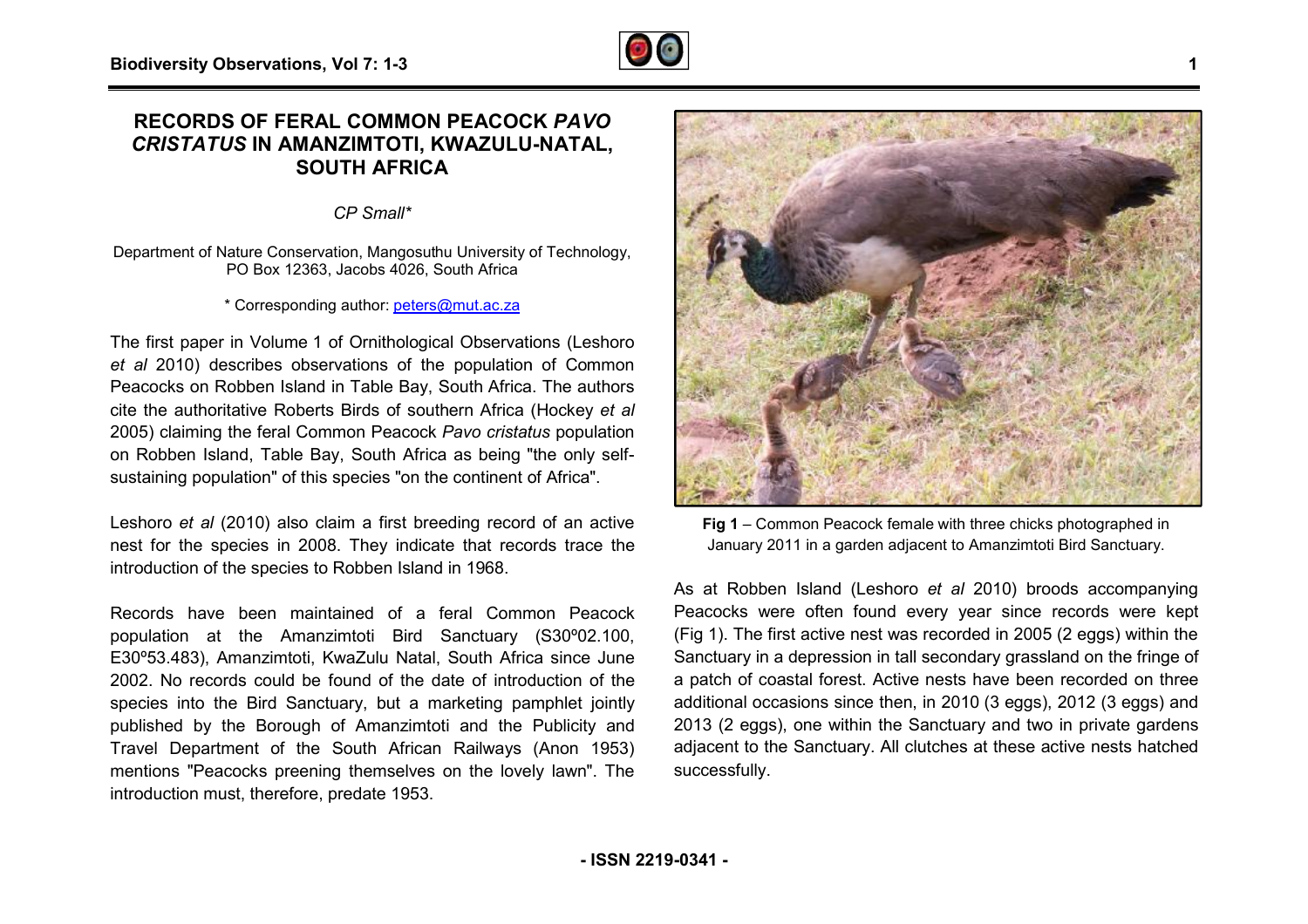



**Fig 2** – Common Peacocks roosting in a Flatcrown *Albizia adianthifolia a* in a garden adjacent to the Amanzimtoti Bird Sanctuary (July July 2013).

Population estimates of Common Peacocks in the Amanzimtoti Bird Sanctuary have been difficult to determine due to their spread across neighbouring private gardens and lack of access to the Sanctuary at roosting time. Single roosts of as many as sixteen individual birds have been recorded in a tree outside of the Sanctuary in 2013 (Fig 2). Simultaneous roosts in two other known localities of five birds and three birds respectively, indicate a minimum 2013 population of twenty-four birds (with an unknown number inside the Sanctuary een recorded in a tree outside of the Sanctuary in 20<br>Simultaneous roosts in two other known localities of five bi<br>ee birds respectively, indicate a minimum 2013 populatior<br>four birds (with an unknown number inside the San

The claim made by Hockey *et al* (2005) that the Robben Island Common Peacock population is the only "self-sustaining" population of the species in Africa perhaps requires revisiting. Claims made to exclude Common Peacocks from KwaZulu Natal bird checklists indicate that the Amanzimtoti population of the species is artificially maintained. While seed is provided in a single spot at the Sanctuary on a regular basis, this is seldom used by the Peacocks equires revisiting. Claims made to<br>m KwaZulu Natal bird checklists<br>ulation of the species is artificially<br>d in a single spot at the Sanctuary<br>m used by the Peacocks and is



Fig 3 – Common Peacock males at Amanzimtoti Bird Sanctuary.

dominated by Spur-winged Geese *Plectropterus gambensis* and Vervet Monkeys *Chlorocebus pygerythrus*.

It is, therefore, believed that the longevity of the Common Peacock population in and around the Amanzimtoti Bird Sanctuar Sanctuary, their spread onto adjacent land, their obvious breeding success, and their ability to withstand predation by human, domestic animal and other predation provides sufficient evidence of a naturalised, selfsustaining population.

**- oo0oo -** 

**- ISSN 2219-0341 -**